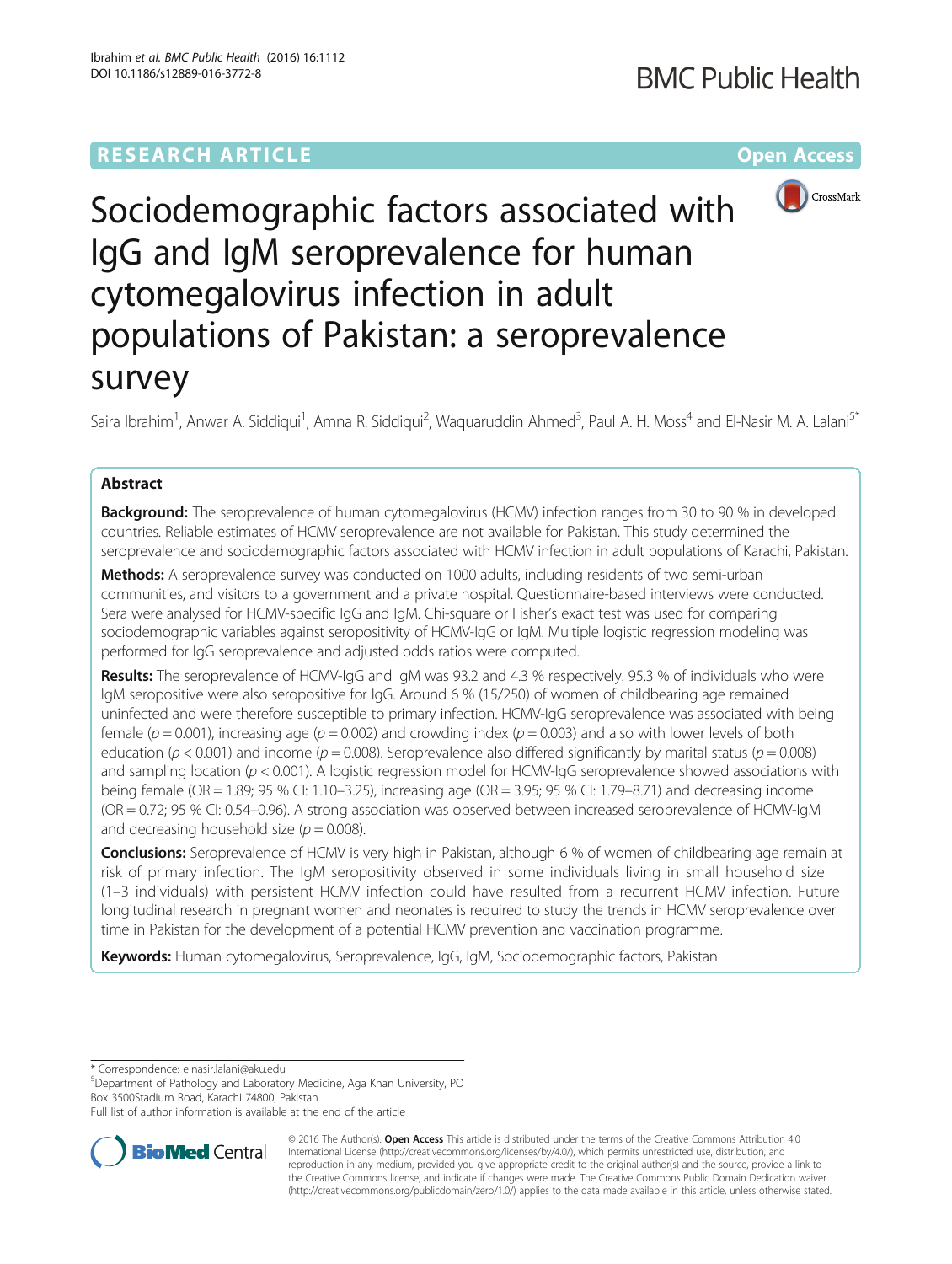# Background

Human cytomegalovirus (HCMV) is a member of the Herpesviridae family, and the virus may be shed intermittently in bodily fluids (saliva, urine, semen, blood and breast milk) [[1\]](#page-7-0). As such, its transmission occurs both horizontally and vertically through close contact and directly from mother to embryo, fetus, or baby [[2](#page-7-0)]. Upon primary infection, which is usually asymptomatic [[3](#page-7-0)], HCMV establishes a state of lifelong latency, during which infectious virus is difficult to isolate [\[4](#page-7-0)]. Active HCMV infection can result from primary infection in a previously seronegative individual or reactivation in a seropositive individual [\[5](#page-7-0)] in response to immunosuppression and inflammation [[6](#page-7-0)]. Viral reactivation is associated with significant morbidity and mortality in immunocompromised individuals, such as patients with HIV infection or those undergoing solid organ or bone marrow transplantation, and up to 15 % of babies who acquire congenital infection, manifest signs of cytomegalic inclusion disease (CID) at birth [\[1](#page-7-0)].

Seroprevalence of HCMV varies from 30 to 90 % in most developed countries [\[1](#page-7-0)] and the seroprevalence is dependent on sociodemographic factors [[7](#page-7-0)]. Adult populations in Africa [\[8\]](#page-7-0), Asia [[9](#page-7-0)–[11\]](#page-7-0) and South America [[12](#page-7-0), [13](#page-7-0)] have higher HCMV seroprevalence than European [[14](#page-7-0)–[16](#page-7-0)] and North American populations [\[7\]](#page-7-0). In addition, seroprevalence is reported with increasing age [[7\]](#page-7-0) and an inverse correlation with socioeconomic status [\[17, 18\]](#page-7-0).

Most HCMV seroepidemiological studies have previously focused on children and women of childbearing age, as they constitute groups at highest risk of developing HCMV infection [\[19, 20\]](#page-8-0). Studies determining seroprevalence of HCMV-IgG antibodies in the general population are predominantly limited to developed countries that have assessed the impact of sociodemographic factors on HCMV-IgG seropositivity [[7, 18](#page-7-0)]. Similar research in developing countries are lacking in terms of sample size and in depth analysis of sociodemographic data [\[9](#page-7-0), [12\]](#page-7-0). Moreover, the sociodemographic characteristics of HCMV-IgM seroprevalence have not been widely explored both in developed and developing countries.

At the current time, there is minimal information regarding the epidemiological determinants of HCMV infection in Pakistan [\[21](#page-8-0)]. We undertook a study to determine the seroprevalence of HCMV-specific IgG and IgM antibodies and also to identify the sociodemographic factors associated with HCMV-IgG and HCMV-IgM seropositivity in adult populations of Karachi, Pakistan.

# Methods

# Study design and locations

We conducted a seroprevalence survey during the period from July 2010 to June 2012 in adult populations of

Karachi, Pakistan. Study locations comprised of two major hospitals and two medical camps held in two semi-urban communities. The hospital location comprised of gastroenterology sections of two major tertiary care government and private hospitals, namely, Jinnah Postgraduate Medical Centre (JPMC) and Aga Khan University Hospital (AKUH) respectively. The Department of Gastroenterology and Hepatology unit at JPMC serves as a screening centre for patients from across Pakistan suspected of being infected with hepatitis B or C. The section of gastroenterology at AKUH provides high quality standard care for liver and pancreato-biliary diseases and also serves as a referral centre for interventional procedures to treat gastrointestinal ailments. Visitors to JPMC are predominantly from a lower socioeconomic class whilst most patients attending AKUH are of middle to high socioeconomic status.

Karachi is a metropolitan city with six districts, divided into 18 towns [\[22\]](#page-8-0). It has a multi-ethnic and multi-lingual population, majority being Sindhi and Urdu speaking. Two semi-urban communities, namely, Jam Goth and Radho Jokhio Goth were selected from Malir town and Gadap town respectively, located in Malir district, Karachi. Area wise, Gadap town is larger than Malir town, the latter being more densely populated. Gadap town is amongst the least developed areas of Karachi whilst Malir town is relatively more developed. Both towns are inhabited by ethnically diverse communities.

# Study population and sampling

All consenting males and females  $(N = 1000)$  aged 18 years or older at the time of enrolment were included in this study. The study population comprised of patients visiting the gastroenterology sections of JPMC and AKUH, and people residing in two semi-urban communities; and for analysis purpose identified as community A (Malir town) and community B (Gadap town). The sample size estimate was based on the assumption that approximately 80 % of the population would be seropositive for HCMV [\[23\]](#page-8-0). An alpha level of 0.05, margin of error of 3.5 %, and design effect of 2 was used for sample size calculation.

Participants from the two towns were approached after consultation, discussion, engagement and agreement of community leaders with whom the aims of our study were explained. In all sampling locations, a convenient sampling technique was employed to select the study participants. The study objectives were explained to the study participants in the simplest possible manner to satisfy the understanding of the respondents. A blood sample was collected and a questionnaire-based interview was conducted with all consenting participants.

# Questionnaire and data collection

The questionnaire-based interviews were designed to obtain personal and sociodemographic information of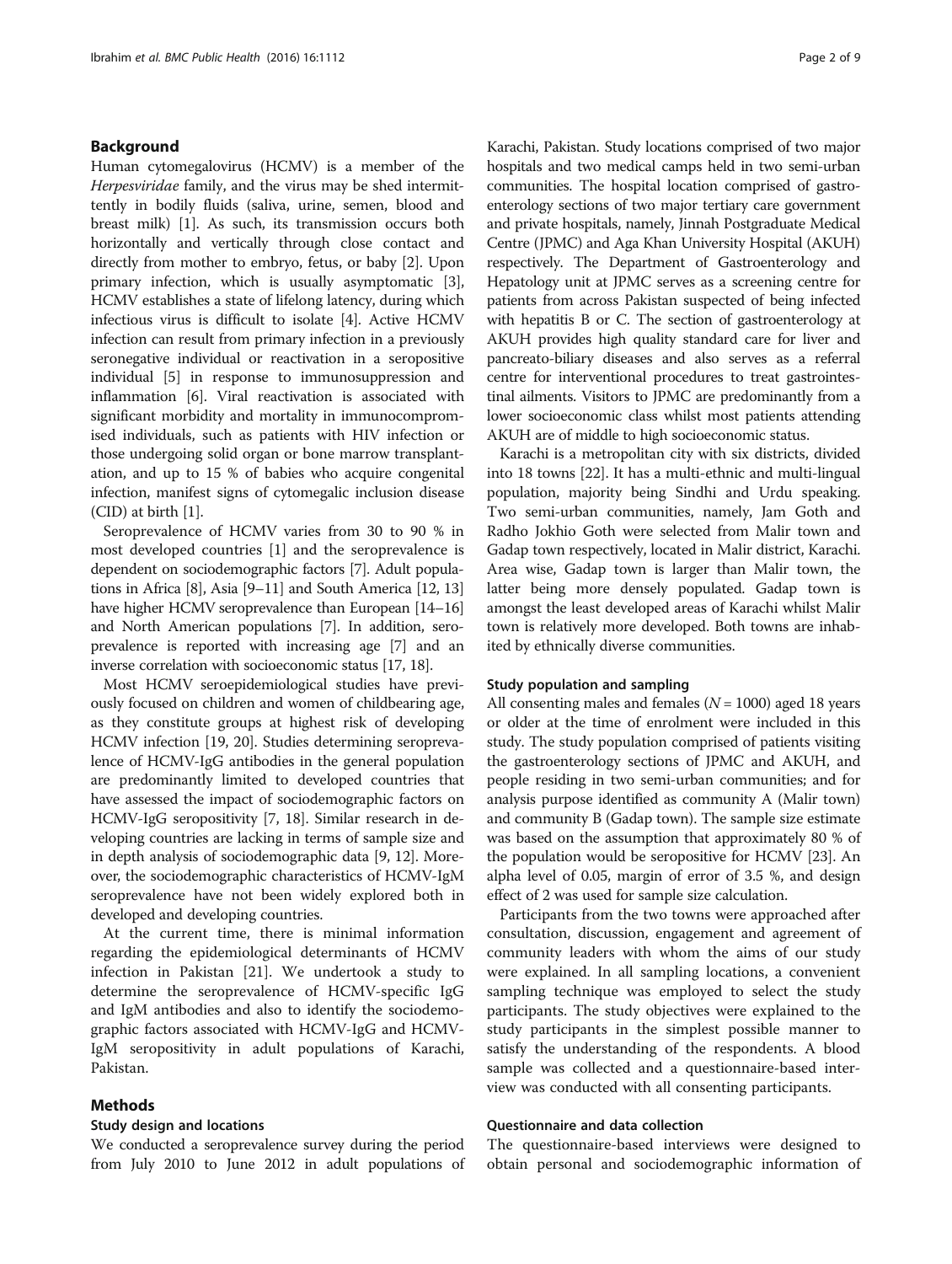the participants. The contents of the questionnaire were in compliance with previous studies conducted to determine associated factors of HCMV infection [[7, 17](#page-7-0)]. The questionnaire was developed in English and translated into Urdu (the national language of Pakistan). The English and Urdu versions were pre-tested by conducting in-person interviews of the staff at the AKUH and residents of community A respectively and both versions were modified accordingly.

The sociodemographic characteristics of the participants were assessed by a set of variables, namely, age (years), gender, marital status (married/unmarried/divorced/widowed/separated), ethnicity defined by mother tongue (Sindhi/Baloch/Punjabi/Pakhtoon/Urdu speaking/Other), education level (years of school attended), house construction material (straw or wood or mud/mix of mud and concrete bricks/concrete bricks only), monthly household income was asked in local currency of Rupees, and for analysis purpose was converted as equivalent to U.S. dollars (USD), number of rooms in the house and household (HH) size that was defined as total number of people living together in the same house; the last two variables were used as indicators of crowding to create a new variable 'crowding index' (total number of residents per household divided by the total number of rooms in house). Continuous variables for age, income, household size and crowding index when categorised were done using quartiles. Some variables were categorised into two categories if sparse data were available, for example, few participants were either divorced, widowed or separated, then the marital status was grouped into two categories of married and unmarried.

### Laboratory analysis

Samples of up to five ml of blood were collected in serum separation tubes (BD Biosciences, San Jose, CA, USA). Serum was separated and analysed for the presence of HCMV-IgG or IgM in duplicate using commercial enzyme immunoassay kits (BioCheck Inc, Foster City, CA, USA). Absorbance was recorded at 450 nm within 15 min on a Chameleon Microplate Reader (Hidex, Turku, Finland). Positive and negative results of the assays were determined according to the manufacturer's specifications.

# Statistical analysis

Data entry and statistical analysis were performed using SPSS version 19.0 (IBM Corporation, Chicago, IL, USA). Continuous variables were checked for normal distribution and log transformation was attempted to improve the distribution and when necessary were categorised according to median and quartiles. The outcome variables were the positive or negative sero-status of HCMV-IgG and IgM. Cross tabulations were performed against the sociodemographic variables. Chi-square or Fisher's exact test was used as a statistical test of significance for comparing sociodemographic variables against seropositivity of HCMV-IgG or IgM. A  $p$  value of < 0.05 from two-tailed tests was considered significant in all tests. Odds ratios (OR) and 95 % confidence intervals (CI) were calculated for the relationships between sociodemographic variables and seropositive status for HCMV-IgG or IgM. Multiple logistic regression modeling was performed for IgG seroprevalence and adjusted ORs were computed.

# Results

Of the 1000 participants, 63.4 % were enrolled at the government hospital and nearly 14.9 % at the private hospital whilst 3.6 % in community A and 18.1 % in community B were recruited. The study group comprised of 46.3 % males and 53.7 % females with a mean age of 36 years (standard deviation  $[SD] = 12.6$ . The mean age of males and females was  $35.3$  years  $(SD = 13)$  and  $36.6$  years  $(SD = 12.3)$ respectively. There were more than six ethnic groups; Sindhi (30.1 %), Baloch (9.9 %), Punjabi (11.9 %), Pakhtoon (14.1 %), Urdu speaking (19.9 %), and 'Other' (14.1 %). Overall, 36.8 % of the participants were not literate whilst 13.8, 23.7 and 25.7 % reported 1-6, 7-10 and > 10 years of education respectively. The majority of participants (66.6 %) lived in concrete houses compared with 33.4 % inhabiting houses made of straw/wood/mud or mix of mud and concrete. Only 9.1 % of individuals lived in houses with  $\leq$  3 persons per household. The distribution of household crowding index of participants was  $\leq 2$  $(28.9 \%)$ , > 2-3  $(20.9 \%)$ , > 3-5  $(27.5 \%)$ , and > 5  $(22.7 \%)$ . Monthly income varied from  $\leq$  USD 70 in 30.6 %, USD 71–100 in 21.1 %, USD 101–200 in 25.3 %, and > USD 200 in 23 % (Table [1](#page-3-0)).

The seroprevalence of HCMV-IgG was 93.2 % (95 % confidence interval [CI]: 91.5–94.6). The seroprevalence of IgG differed by sampling location, as there were 83.9 % (125/149) from private hospital visitors, 95 % (602/634) from government hospital visitors, 86.1 % (31/ 36) from community A residents, and 96.1 % (174/181) from community B residents. Using private hospital as reference, government hospital and community B participants had greater odds of being IgG positive. Similarly, females and married persons had greater odds of being IgG positive than males and unmarried persons respectively. Older age groups had higher prevalence of IgG and younger age groups displayed more IgG seronegativity (Table [1](#page-3-0)). Over 80 % of males and females were already infected with HCMV by the age of  $\leq 25$  years. However, seroprevalence varied by a 10 % difference between males (84.6 %) and females (94.4 %) in this age group. Seroprevalence in females remained consistently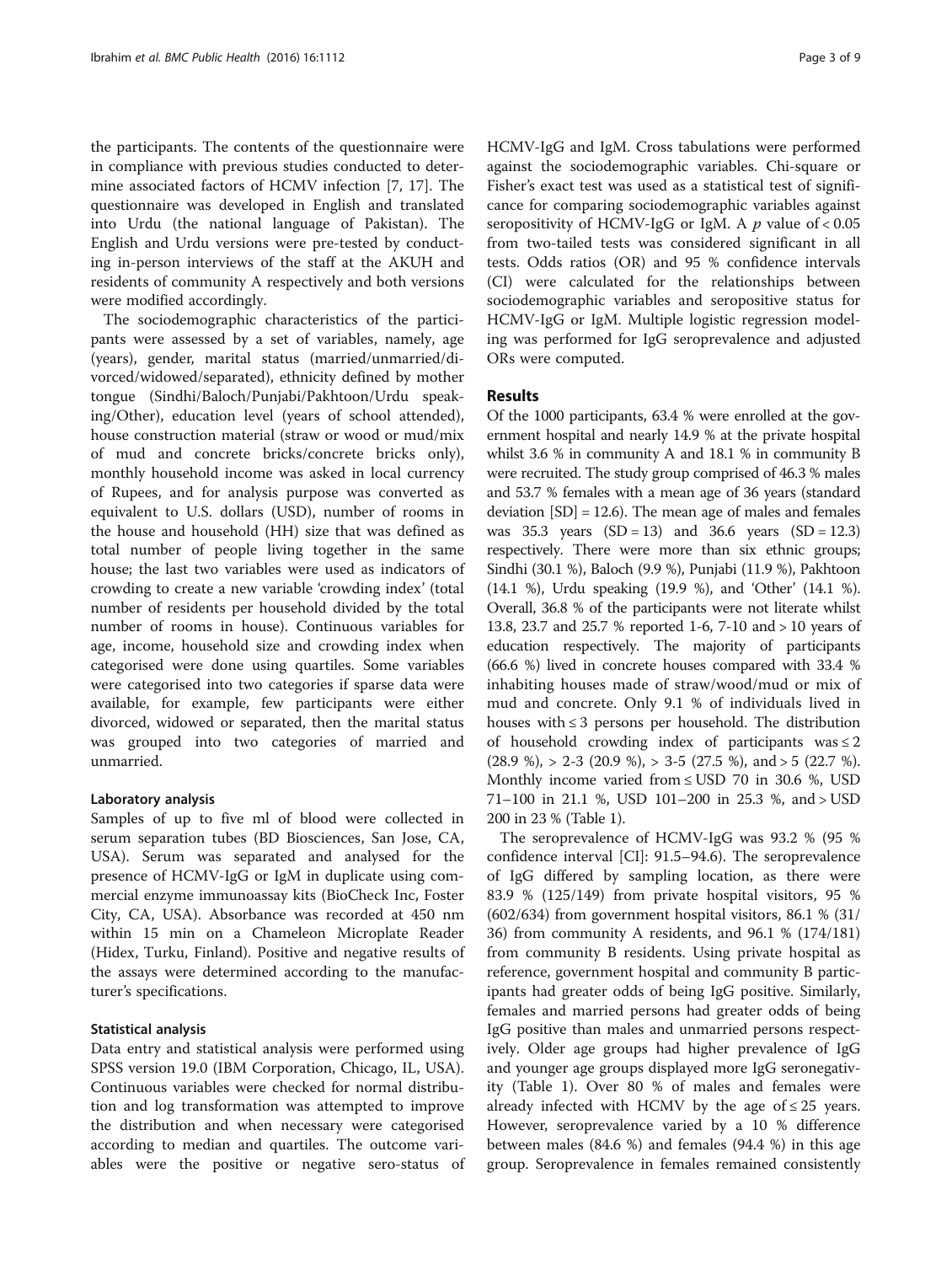<span id="page-3-0"></span>

|  |  |  | Table 1 Seroprevalence of anti-HCMV IgG antibodies in relation to sociodemographic characteristics of the study population |  |
|--|--|--|----------------------------------------------------------------------------------------------------------------------------|--|
|--|--|--|----------------------------------------------------------------------------------------------------------------------------|--|

| Characteristic                               | Total      | $lgG$ <sup>+</sup> | $lgG^-$   | OR (95 % CI)        | $p^*$   |
|----------------------------------------------|------------|--------------------|-----------|---------------------|---------|
|                                              | $N = 1000$ | $n = 932$          | $n = 68$  |                     |         |
|                                              | $\%$       | $(\% )$            | (% )      |                     |         |
| Sampling location                            |            |                    |           |                     | < 0.001 |
| Private hospital                             | 14.9       | 125 (13.4)         | 24 (35.3) | 1.0                 |         |
| Government hospital                          | 63.4       | 602 (64.6)         | 32 (47.1) | 3.61 (1.98-6.57)    |         |
| Community A                                  | 3.6        | 31(3.3)            | 5(7.4)    | $0.20(0.04 - 0.92)$ |         |
| Community B                                  | 18.1       | 174 (18.7)         | 7(10.3)   | 4.77 (1.88-12.60)   |         |
| Gender                                       |            |                    |           |                     | 0.001   |
| Female                                       | 53.7       | 514 (55.2)         | 23 (33.8) | 2.41 (1.39-4.18)    |         |
| Male                                         | 46.3       | 418 (44.8)         | 45 (66.2) | $1.0\,$             |         |
| Age (years) <sup>a</sup>                     |            |                    |           |                     | 0.002   |
| $\leq 25$                                    | 26.1       | 232 (24.9)         | 28 (41.2) | $1.0\,$             |         |
| $26 - 34$                                    | 24.3       | 222 (23.8)         | 20 (29.4) | $1.34(0.71 - 2.55)$ |         |
| $35 - 45$                                    | 27.7       | 268 (28.8)         | 8 (11.8)  | 4.04 (1.72-9.84)    |         |
| >45                                          | 22.0       | 207 (22.2)         | 12 (17.6) | 2.08 (0.99-4.46)    |         |
| Marital status                               |            |                    |           |                     | 0.008   |
| Married                                      | 76.5       | 722 (77.5)         | 43 (63.2) | $2.0(1.16 - 3.45)$  |         |
| Unmarried                                    | 23.5       | 210 (22.5)         | 25 (36.8) | 1.0                 |         |
| Ethnicity                                    |            |                    |           |                     | 0.34    |
| Sindhi                                       | 30.1       | 281 (30.2)         | 20 (29.4) | $0.49(0.14 - 1.56)$ |         |
| Baloch                                       | 9.9        | 91 (9.8)           | 8(11.8)   | $0.40(0.10 - 1.51)$ |         |
| Punjabi                                      | 11.9       | 115 (12.3)         | 4(5.9)    | 1.0                 |         |
| Pakhtoon                                     | 14.1       | 131 (14.1)         | 10 (14.7) | $0.46(0.12 - 1.64)$ |         |
| Urdu speaking                                | 19.9       | 180 (19.3)         | 19 (27.9) | $0.33(0.09 - 1.06)$ |         |
| Other                                        | 14.1       | 134 (14.4)         | 7(10.3)   | $0.67(0.16 - 2.61)$ |         |
| Education level (years of schooling)         |            |                    |           |                     | < 0.001 |
| $\mathbf 0$                                  | 36.8       | 356 (38.2)         | 12 (17.6) | 4.52 (2.20-9.45)    |         |
| $1 - 6$                                      | 13.8       | 133 (14.3)         | 5(7.4)    | 4.06 (1.47-12.11)   |         |
| $7 - 10$                                     | 23.7       | 220 (23.6)         | 17 (25.0) | 1.97 (1.03-3.80)    |         |
| >10                                          | 25.7       | 223 (23.9)         | 34 (50.0) | $1.0\,$             |         |
| Household size (no. of persons) <sup>a</sup> |            |                    |           |                     | 0.98    |
| $1 - 3$                                      | 9.1        | 83 (9.0)           | 7(10.3)   | $1.0\,$             |         |
| $4 - 6$                                      | 31.2       | 289 (31.3)         | 20 (29.4) | $1.22(0.45 - 3.18)$ |         |
| $7 - 10$                                     | 36.9       | 340 (36.9)         | 25 (36.8) | $1.04(0.51 - 2.07)$ |         |
| >10                                          | 22.8       | 210 (22.8)         | 16(23.5)  | 1.11 (0.40-2.99)    |         |
| Household income (USD)                       |            |                    |           |                     | 0.008   |
| $\leq 70$                                    | 30.6       | 291 (31.2)         | 15 (22.1) | 2.58 (1.28-5.23)    |         |
| $71 - 100$                                   | 21.1       | 198 (21.2)         | 13(19.1)  | 2.03 (0.97-4.28)    |         |
| $101 - 200$                                  | 25.3       | 240 (25.8)         | 13(19.1)  | 2.46 (1.18-5.17)    |         |
| > 200                                        | 23.0       | 203 (21.8)         | 27 (39.7) | 1.0                 |         |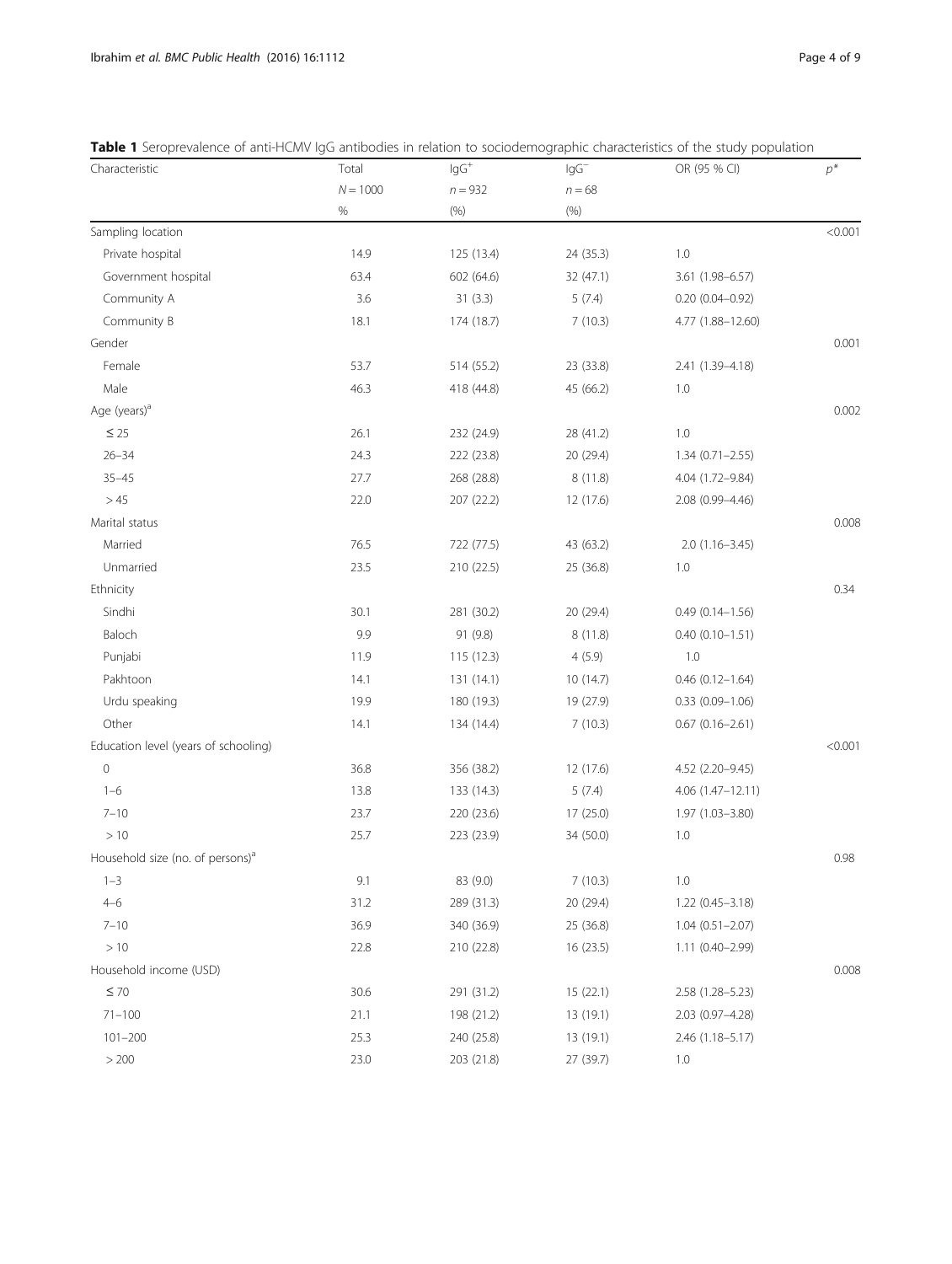| House construction material <sup>a</sup> |      |            |           |                     | 0.79  |
|------------------------------------------|------|------------|-----------|---------------------|-------|
| Concrete bricks only                     | 66.6 | 619(66.5)  | 46 (67.6) | 1.0                 |       |
| Mud and concrete mix                     | 14.4 | 136 (14.6) | 8(11.8)   | $1.26(0.56 - 2.97)$ |       |
| Straw/wood/mud                           | 19.0 | 176 (18.9) | 14(20.6)  | $0.93(0.48 - 1.83)$ |       |
| Crowding index <sup>a</sup>              |      |            |           |                     | 0.003 |
| $\leq$ 2                                 | 28.9 | 253 (27.4) | 33 (48.5) | 1.0                 |       |
| $> 2 - 3$                                | 20.9 | 197 (21.4) | 10(14.7)  | $2.57(1.18 - 5.72)$ |       |
| $> 3 - 5$                                | 27.5 | 258 (28.0) | 14 (20.6) | $2.40(1.21 - 4.84)$ |       |
| > 5                                      | 22.7 | 213(23.1)  | 11(16.2)  | $2.53(1.19 - 5.45)$ |       |

Table 1 Seroprevalence of anti-HCMV IgG antibodies in relation to sociodemographic characteristics of the study population (Continued)

The adjusted OR and 95 % CI were calculated USD U.S. dollar, OR odds ratio, CI confidence interval

\*Comparisons between HCMV-IgG seroprevalence and sociodemographic characteristics were performed by Chi-square or Fisher's exact test (<sup>p</sup> < 0.05) <sup>a</sup>

 $a$ The total sample size (n) for these variables may not equal the total number of samples ( $N = 1000$ ) because information was unavailable

high during ageing and peaked at over 97 %. Within men, seroprevalence increased from 84.6 % (<25 years) to 96.4 % (35–45 years) with age. Around 6 % (15/250) of women aged < 35 years, considered to be prime child bearing age in Pakistan, remained IgG seronegative when primary infection within men of corresponding age was 219/252 (86.9 %). As such, 10 % of men underwent viral seroconversion over a 20 year period, indicating a rate of primary infection of around 0.5 % per year (Fig. 1). An individual's level of education had a significant effect on the odds of being IgG positive, with up to 6 years of education increasing the odds four times. Lower levels of monthly income had greater odds of being associated with higher IgG seroprevalence compared to highest level of monthly income. Increased crowding index was associated with greater odds of having IgG positive test (Table [1\)](#page-3-0).

The overall seroprevalence of IgM was 4.3 % (43/1000, 95 % CI: 3.2–5.7 %). Forty one individuals (41/1000, 4.1 %) were HCMV-IgM and HCMV-IgG seropositive, whilst only 2 (2/1000, 0.2 %) were HCMV-IgM seropositive and HCMV-IgG seronegative. 95.3 % (41/43) of individuals who were IgM seropositive were also seropositive for IgG. Sixty six samples (6.6 %) were found to be seronegative for HCMV. Smaller household size for number of persons was strongly associated with a higher seroprevalence of IgM  $(p = 0.008)$ . Using reference of HH size of  $> 10$  persons, HH size of  $1-3$ persons had 23.3 % as IgM positive compared to 8.4 % IgM negative (OR = 4.58 95 % CI: 1.47–14.72); HH size of 4–6 persons had 25.6 % as IgM positive compared to 31.5 % IgM negative (OR = 1.35 95 % CI: 0.45–4.18); HH size of 7–10 persons had 37.2 % IgM positive compared to 36.9 % IgM negative  $(OR = 1.68 95 % CI: 0.61–4.89);$ 

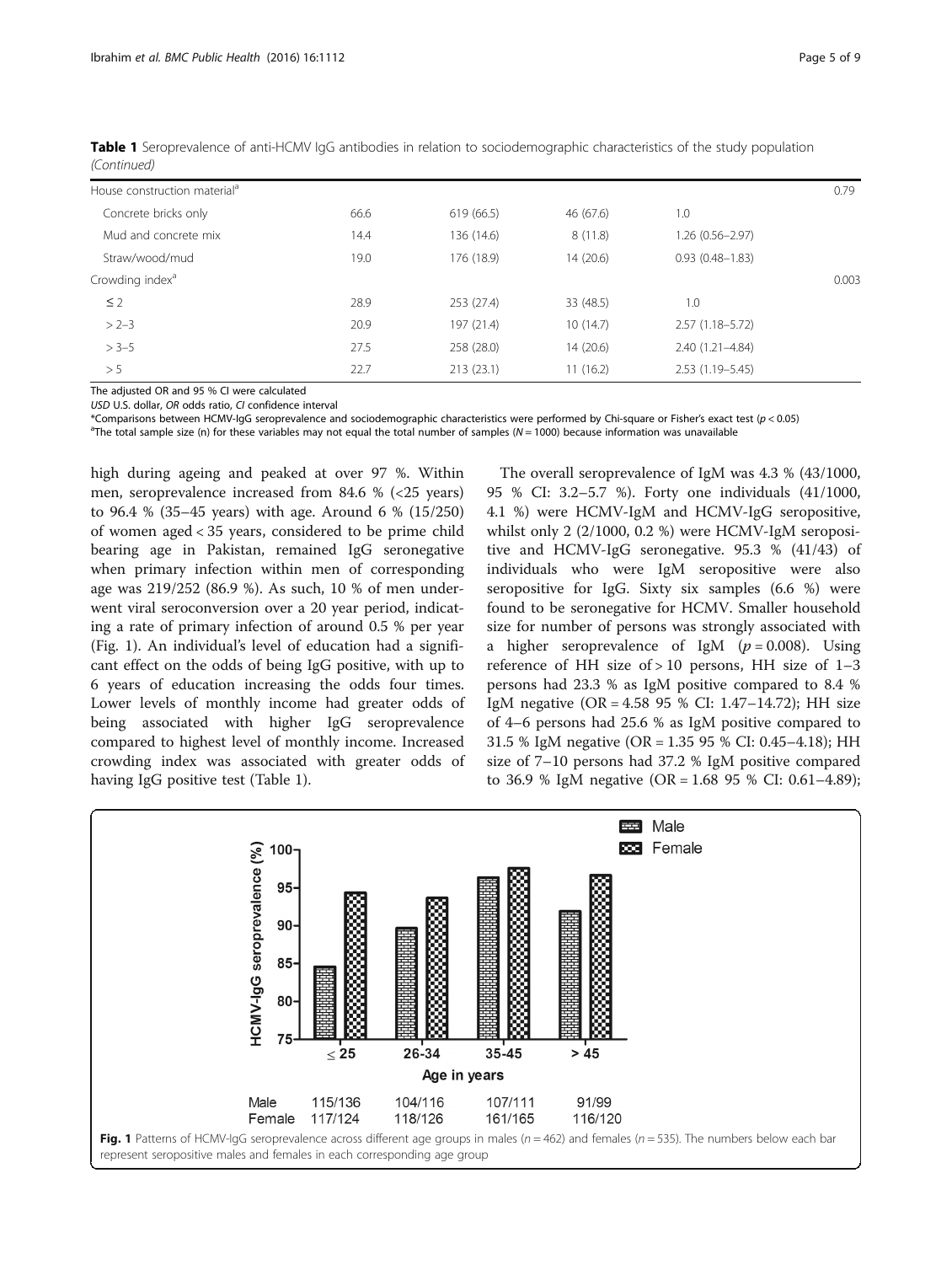with an overall adjusted OR of 2.1 (95 % CI: 1.2–4.2). The seroprevalence of IgM did not differ significantly by other variables.

In multivariable analysis adjusting for sampling location, the odds of HCMV infection were nearly twice as high for females compared to males (OR = 1.89 95 % CI: 1.10–3.25). Increasing income on a log-transformed scale had lower odds of being positive for HCMV infection (OR = 0.72 95 % CI: 0.54–0.96). Increasing age on a log-transformed scale was associated with greater odds of seropositivity for HCMV (OR = 3.95 95 % CI: 1.79–8.71) (Table 2). Univariate analysis showed that "married" marital status was significantly associated ( $p = 0.008$ ) with HCMV-IgG seroprevalence, which was not observed when we undertook multiple logistic regression analysis in the presence of increasing age and other variables.

# **Discussion**

In this study, we determined the seroprevalence of HCMV infection in adult populations of Pakistan. Our results reveal a high seroprevalence of HCMV infection, with an average of 93.2 % of individuals aged  $\geq$  18 years, showing the presence of HCMV-specific IgG antibodies indicative of persistent infection. This is consistent with studies reported from Asia, South America and the Caribbean [[10](#page-7-0), [12](#page-7-0), [24\]](#page-8-0) but higher than that reported from North America, Europe, Australia and Africa [\[7](#page-7-0), [8](#page-7-0), [15, 16,](#page-7-0) [25](#page-8-0)]. The IgM seroprevalence was 4.3 %, which is similar to a previously reported estimate [[26\]](#page-8-0) but higher than 0.9–3 % IgM seroprevalence in several other countries [[11](#page-7-0), [12](#page-7-0), [27](#page-8-0)–[30\]](#page-8-0). However, much greater variations in serum IgM seroprevalence (0–19.5 %) have been reported from developing countries [\[9,](#page-7-0) [31](#page-8-0)]. 95.3 % of individuals who were IgM seropositive were also seropositive for IgG. In the absence of either a confirmed sero-conversion or IgG

Table 2 Multiple logistic regression model for determinants of HCMV-IgG seropositivity

| Characteristic                               | β value<br>(S.E.) | Adjusted OR<br>(95 % CI) |
|----------------------------------------------|-------------------|--------------------------|
| Gender                                       |                   |                          |
| Female                                       | 0.63(0.27)        | $1.89(1.10 - 3.25)$      |
| Male (reference)                             |                   |                          |
| Household income in<br>USD (log-transformed) | $-0.31(0.14)$     | $0.72(0.54 - 0.96)$      |
| Age in years (log-transformed)               | 1.37(0.40)        | 3.95 (1.79-8.71)         |
| Sampling location                            |                   |                          |
| Private hospital (reference)                 |                   |                          |
| Government hospital                          | 0.90(0.37)        | 2.46 (1.18–5.13)         |
| Community A                                  | $-0.50(0.65)$     | $0.60(0.16 - 2.19)$      |
| Community B                                  | 1.15(0.51)        | $3.16(1.14 - 8.71)$      |

The adjusted OR and 95 % CI were calculated

USD U.S. dollar, S.E. standard error, OR odds ratio, CI confidence interval

avidity testing it was not possible to define what proportion of these cases represented primary infection or nonprimary reactivation of IgM. Interestingly, a recent analysis of HCMV IgM seroprevalence in women of reproductive age in USA also found that 97.5 % of IgM seropositive women were CMV IgG seropositive [[32\]](#page-8-0). IgG avidity testing in countries with a high prevalence of HCMV infection, such as Korea and Turkey; have shown that none of the women with an IgM seropositive and IgG seropositive sero-status had evidence of a primary infection [\[33, 34\]](#page-8-0). As such, we would suggest that the great majority of IgM seropositive cases within our cohort represent viral recurrent reinfection or reactivation rather than primary infection.

Despite the general very high seroprevalence of HCMV infection, 6.6 % of the population remained seronegative. It is likely that good hygiene, hand washing and limited sharing of edibles and used utensils serve to limit infection rates in some populations [[35](#page-8-0)]. The low percentage of individuals with a HCMV-IgM positive and HCMV-IgG negative profile (0.2 %) indicates that the great majority of infections occur during childhood although our data also reveal a significant increase in seroprevalence of men between the ages of 25 and 34 years.

Significant differences apparent in relation to the seroprevalence of HCMV infection in different locations are likely to be attributed to the marked differences in socioeconomic status between the government and private hospital patient populations. In particular, a very high proportion of the patients visiting JPMC belong to the low socioeconomic strata of the society in whom HCMV-IgG seroprevalence reached 95 %.

When we compared the HCMV-IgG seropositivity between the different age groups, we observed a rise in HCMV-IgG seropositivity from age group  $\leq 25$  years to age group 35–45 years. However, this increase is not as high as has been observed in previous studies and reflects the high baseline prevalence of infection by the time of early adulthood [\[16](#page-7-0), [36](#page-8-0)]. Nevertheless, our findings concur with other studies from areas of high seroprevalence where a positive HCMV-IgG response was observed in more than 90 % of the individuals in the age group 18 to 35 years [\[9](#page-7-0), [12](#page-7-0)].

Gender differences in HCMV seroprevalence have been noted previously [\[7, 15, 16,](#page-7-0) [36\]](#page-8-0). In our study, younger adult males are shown to be much more vulnerable to a primary HCMV infection than females and seroprevalence within men increased by 12 % between the age groups  $\leq 25$  years and 35–45 years. Women can acquire primary infection through their own infected children's urine and saliva [\[37\]](#page-8-0). Therefore those women who remain HCMV seronegative as they enter early adulthood are more likely to be at risk of acquiring HCMV infection from their children than men at this stage. Importantly, nearly all women have had a primary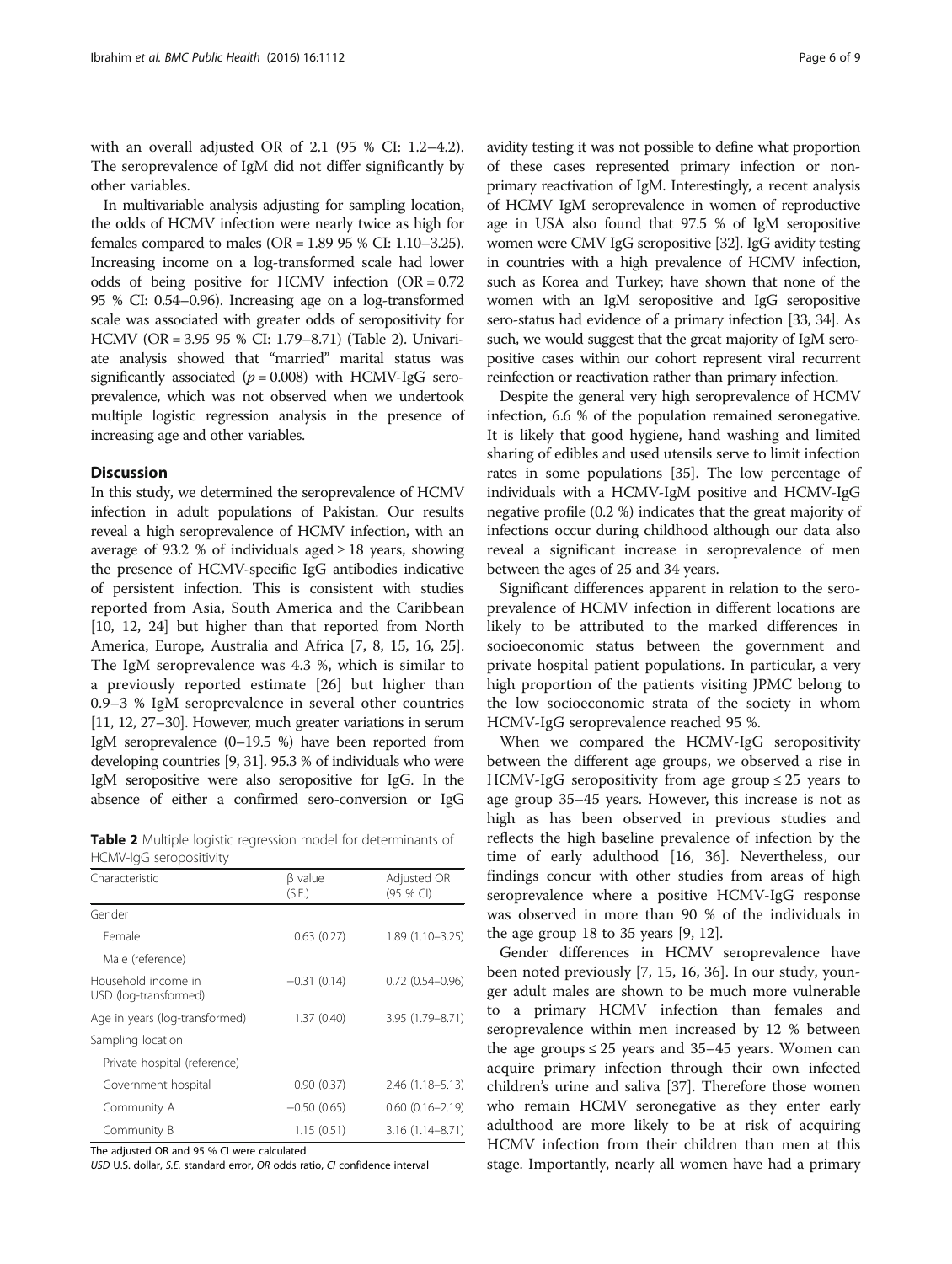HCMV infection as they reach childbearing age in contrast to developed countries where many women remain seronegative at reproductive age [\[15](#page-7-0), [16,](#page-7-0) [25](#page-8-0)]. This is important in relation to the potential susceptibility to primary infection during pregnancy as this is associated with risk of congenital transmission. The seroprevalence of HCMV infection remained high in women of all ages and was still found in 96 % of those aged over 45 years. Interestingly, the seroprevalence of HCMV was slightly reduced in men aged > 45 years. Reasons for this age-related reduction are unclear. It is very unlikely that seroprevalence of HCMV was lower during early adulthood in the current group of individuals aged > 45 years. As such, it is possible that HCMV infection has been associated with excess mortality within males, such that the proportion of HCMV seronegative individuals may have increased slightly over time. Indeed, infection has regularly been correlated with a significant increase in mortality rates in older individuals and it is possible that this effect is more pronounced within male subjects in developing countries.

Previous studies examining the relation between HCMV seroprevalence and socioeconomic status in developing countries have examined small sample size compared to studies undertaken in developed countries [[7](#page-7-0), [18,](#page-7-0) [38](#page-8-0)]. By targeting a relatively large population, we were able to demonstrate an inverse relationship between socioeconomic status and HCMV-IgG seroprevalence, which is consistent with several previous reports [[15](#page-7-0), [17, 18,](#page-7-0) [36](#page-8-0), [39](#page-8-0)]. However, in contrast to a previous study [\[7\]](#page-7-0), household size does not seem to contribute to the disparity in persistent HCMV infection within our population. It has been suggested that people at the lower ends of the education and income spectrum are likely to spend longer time with HCMV infection [\[17\]](#page-7-0), primarily due to more crowded living conditions [[40](#page-8-0)]. However the definitive reason for the increased seroprevalence of HCMV within poorer communities remains unclear.

Univariate analysis showed a significant association between 'married' marital status and HCMV IgG seroprevalence, which is reported to reflect increased viral exposure via vertical and horizontal modes of transmission [[37](#page-8-0), [41](#page-8-0)]. The prevalence of HCMV infection did not appear to be influenced by ethnicity in our population.

A unique feature of our study was an epidemiological assessment of sociodemographic factors in relation to IgM sero-status as this has not been widely studied previously. An important finding was that only two individuals were IgM seropositive but IgG seronegative, a pattern which implies recent primary infection. However, false positive HCMV IgM results due to interfering infections in IgG seronegative individuals may exist. As such, as discussed above, IgM sero-status is likely to reflect a humoral response to viral reinfection or

reactivation [[28, 42\]](#page-8-0). Indeed, HCMV infection is unusual in that IgM seropositivity can occur in individuals with persistent infection, whereas an IgM antibody response is generally observed only in the setting of acute infection for other pathogens. A striking observation was the increased seroprevalence of HCMV-IgM in association with decreasing household size. No association was seen between IgM and increasing crowding index and so increased frequency of HCMV transmission due to close contact with infected individuals is unlikely to be an explanation. Indeed our data may suggest an opposite explanation, in that smaller families are less likely, at any given time, to house an individual with primary infection. As such, it may be that the regular environmental exposure to HCMV in larger families serves to boost established HCMV-specific immunity and control endogenous viral replication. In this regard, individuals who do not get such regular environmental challenge may undergo more frequent episodes of endogenous viral replication, which would stimulate recurrent IgM immune responses. Interestingly, a recent study of IgM seroprevalence in US women observed a non-significant increase in prevalence within single women compared to married women (6.8 % vs 3.8 %) which could be compatible with this observation [\[32\]](#page-8-0). Further epidemiological and virological studies will be required to investigate this

The two major strengths of this study included a large sample size  $(N = 1000)$  and first estimate for HCMV seroprevalence in diverse subgroups of population in a developing country. Our comprehensive analysis was based on a questionnaire which gathered data about living conditions and provided an insight into the reasons that could account for such a high seroprevalence of this virus in a developing country.

observation further.

Congenital infection with HCMV is a significant cause of morbidity and mortality and several candidate HCMV vaccines are under investigation. However, the development of a vaccine programme must take into account the potential risk of increasing the proportion of women who remain HCMV seronegative as they enter pregnancy. Our findings reveal that up to 6 % of women of childbearing age remain HCMV seronegative in Pakistan, and the risk of primary infection within this group may be significant given our observation that around 0.5 % of men of a similar age may be undergoing primary infection each year, an event followed by prolonged viral secretion, which could serve to drive infection in the women who remain uninfected at this age.

Our study serves as a preliminary work towards improved understanding about the status of HCMV infection in Pakistan; mainly so because such a large number of participants with sociodemographic data has not been studied for the assessment of this particular virus.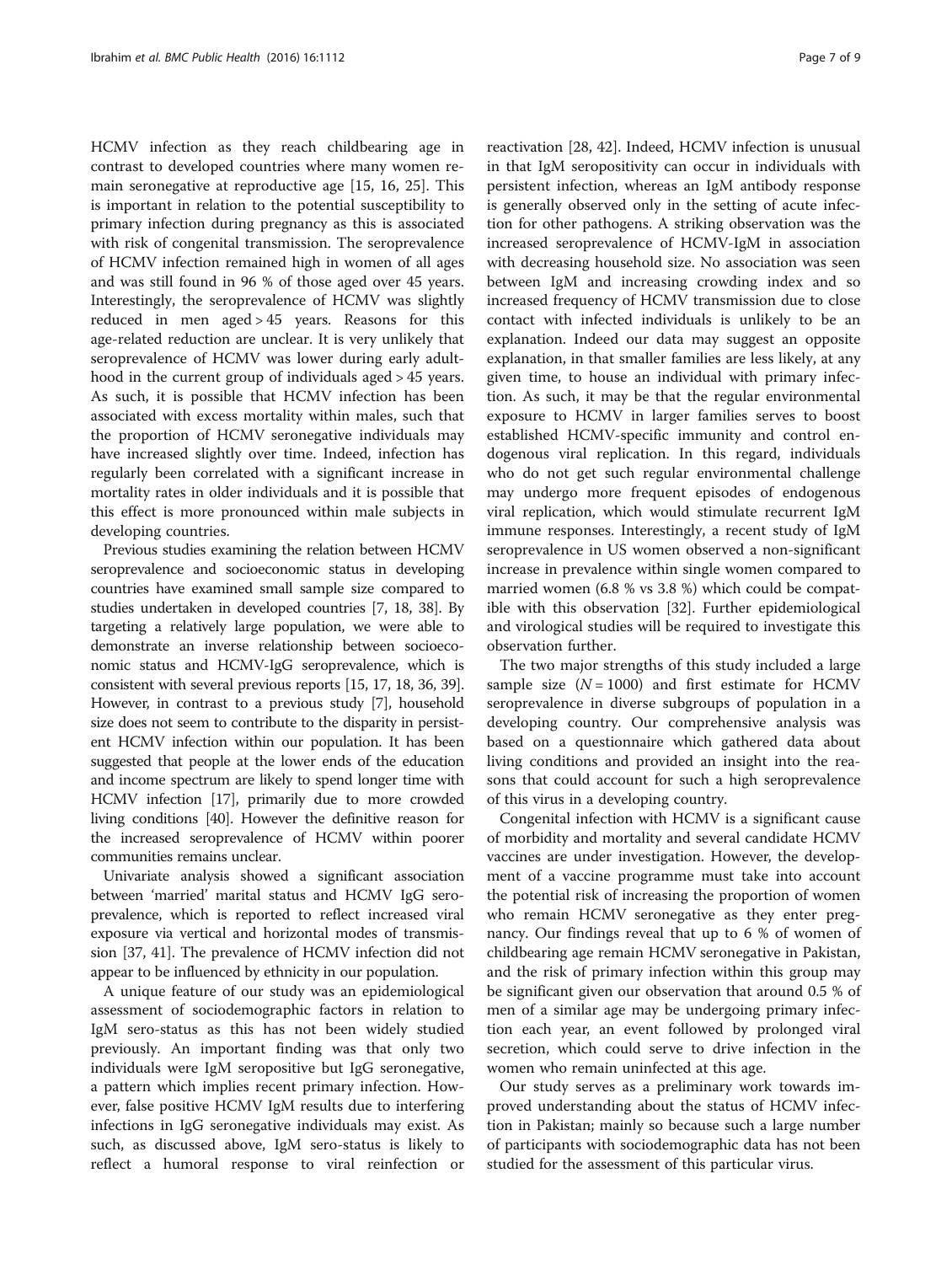# <span id="page-7-0"></span>Limitations

Some limitations of the work include the study design and broad age categories, which prevented modeling of a definitive temporal relationship between age and HCMV seroprevalence.

# Conclusions

In conclusion, this study suggests that the seroprevalence of HCMV infection varies considerably by gender, age, marital status and socioeconomic status in this setting in Pakistan. Despite the high overall prevalence of HCMV infection, around 6 % of women of childbearing age remained at risk of primary infection. Amongst those with persistent infection, people who live in smaller households are more likely to demonstrate IgM seropositivity. IgM production is likely to indicate a response to endogenous viral reactivation and suggests that the more frequent exposure to viral infection within larger household size may boost protective endogenous immunity.

More research is needed to study and understand the time trends in the epidemiology of HCMV infection among seronegative pregnant women and neonates in the high endemic population of Pakistan that would lead to the initiation of a potential HCMV prevention and vaccination programme when available.

#### Abbreviations

AKUH: Aga Khan University Hospital; CI: Confidence interval; CID: Cytomegalic inclusion disease; HCMV: Human cytomegalovirus; HH: Household; JPMC: Jinnah Postgraduate Medical Centre; OR: Odds ratio; SD: Standard deviation; USD: U.S. dollar

#### Acknowledgements

We thank Dr. Saeed Hamid (Department of Medicine, The Aga Khan University, Karachi, Pakistan) and Dr. Romaina Iqbal (Department of Community Health Sciences, The Aga Khan University, Karachi, Pakistan) and their team for their help in sample and data collection. We also thank the phlebotomy staff at JPMC for their help in blood collection.

#### Funding

This study was supported by the British Council INSPIRE programme through a partnership grant (RCS Ref 09-0774), The Aga Khan University and generous donors. The funding body had no role in the design of the study and collection, analysis, and interpretation of data; in the writing of the manuscript; and in the decision to submit the article for publication.

#### Availability of data and materials

To protect the privacy of participants, dataset is not openly available. Data will be shared upon reasonable request and it is subjected to the data protection regulations.

#### Authors' contributions

SI carried out data collection, experiments, statistical analysis, and interpretation of data and drafted the manuscript. AAS coordinated and supervised the study and critically reviewed the manuscript. ARS designed and planned the study, participated in questionnaire development, and performed statistical analysis, interpretation of data and critical revision of the manuscript. WA coordinated the study, supervised data collection and critically reviewed the manuscript. PAHM and ENL conceived of the study, participated in the design of the study, supervised the study, interpretation of the data and critically reviewed the data and manuscript. All authors read and approved the final manuscript.

# Competing interests

The authors declare that they have no competing interests.

#### Consent for publication

Not applicable.

#### Ethics approval and consent to participate

The study was approved by the Ethical Review Committee of AKU and Institutional Review Board Committee of JPMC. Written informed consent was obtained from each of the participants studied.

#### Author details

<sup>1</sup>Department of Biological and Biomedical Sciences, Aga Khan University, PO Box 3500Stadium Road, Karachi 74800, Pakistan. <sup>2</sup>Department of Community Health Sciences, Aga Khan University, PO Box 3500Stadium Road, Karachi 74800, Pakistan. <sup>3</sup>Pakistan Medical Research Council, Research Centre, Jinnah Postgraduate Medical Centre, Rafique Shaheed Road, Karachi, Pakistan. 4 Institute of Immunology and Immunotherapy, University of Birmingham, Vincent Drive, Edgbaston, Birmingham B15 2TT, UK. <sup>5</sup>Department of Pathology and Laboratory Medicine, Aga Khan University, PO Box 3500Stadium Road, Karachi 74800, Pakistan.

### Received: 17 May 2016 Accepted: 13 October 2016 Published online: 22 October 2016

#### References

- 1. Crough T, Khanna R. Immunobiology of human cytomegalovirus: from bench to bedside. Clin Microbiol Rev. 2009;22(1):76–98.
- 2. Landolfo S, Gariglio M, Gribaudo G, Lembo D. The human cytomegalovirus. Pharmacol Ther. 2003;98(3):269–97.
- 3. Harari A, Zimmerli SC, Pantaleo G. Cytomegalovirus (CMV)-specific cellular immune responses. Hum Immunol. 2004;65(5):500–6.
- 4. Gandhi MK, Khanna R. Human cytomegalovirus: clinical aspects, immune regulation, and emerging treatments. Lancet Infect Dis. 2004;4(12):725–38.
- 5. Rowshani AT, Bemelman FJ, van Leeuwen EM, van Lier RA, ten Berge IJ. Clinical and immunologic aspects of cytomegalovirus infection in solid organ transplant recipients. Transplantation. 2005;79(4):381–6.
- 6. Hummel M, Abecassis MM. A model for reactivation of CMV from latency. J Clin Virol. 2002;25 Suppl 2:S123–36.
- 7. Staras SA, Dollard SC, Radford KW, Flanders WD, Pass RF, Cannon MJ. Seroprevalence of cytomegalovirus infection in the United States, 1988-1994. Clin Infect Dis. 2006;43(9):1143–51.
- 8. Adjei AA, Armah HB, Gbagbo F, Boamah I, Adu-Gyamfi C, Asare I. Seroprevalence of HHV-8, CMV, and EBV among the general population in Ghana, West Africa. BMC Infect Dis. 2008;8:111.
- 9. Kothari A, Ramachandran VG, Gupta P, Singh B, Talwar V. Seroprevalence of cytomegalovirus among voluntary blood donors in Delhi, India. J Health Popul Nutr. 2002;20(4):348–51.
- 10. Fang FQ, Fan QS, Yang ZJ, Peng YB, Zhang L, Mao KZ, et al. Incidence of cytomegalovirus infection in Shanghai, China. Clin Vaccine Immunol. 2009;16(11):1700–3.
- 11. Tagawa M, Minematsu T, Masuzaki H, Ishimaru T, Moriuchi H. Seroepidemiological survey of cytomegalovirus infection among pregnant women in Nagasaki, Japan. Pediatr Int. 2010;52(3):459–62.
- 12. Souza MA, Passos AM, Treitinger A, Spada C. Seroprevalence of cytomegalovirus antibodies in blood donors in southern, Brazil. Rev Soc Bras Med Trop. 2010;43(4):359–61.
- 13. Spano LC, Gatti J, Nascimento JP, Leite JP. Prevalence of human cytomegalovirus infection in pregnant and non-pregnant women. J Infect. 2004;48(3):213–20.
- 14. de Ory F, Ramirez R, Garcia Comas L, Leon P, Sagues MJ, Sanz JC. Is there a change in cytomegalovirus seroepidemiology in Spain? Eur J Epidemiol. 2004;19(1):85–9.
- 15. Lubeck PR, Doerr HW, Rabenau HF. Epidemiology of human cytomegalovirus (HCMV) in an urban region of Germany: what has changed? Med Microbiol Immunol. 2010;199(1):53–60.
- 16. Lopo S, Vinagre E, Palminha P, Paixao MT, Nogueira P, Freitas MG. Seroprevalence to cytomegalovirus in the Portuguese population, 2002-2003. Euro Surveill. 2011;16(25):1–6.
- 17. Dowd JB, Aiello AE, Alley DE. Socioeconomic disparities in the seroprevalence of cytomegalovirus infection in the US population: NHANES III. Epidemiol Infect. 2009;137(1):58–65.
- 18. Zajacova A, Dowd JB, Aiello AE. Socioeconomic and race/ethnic patterns in persistent infection burden among U.S. adults. J Gerontol A Biol Sci Med Sci. 2009;64(2):272–9.